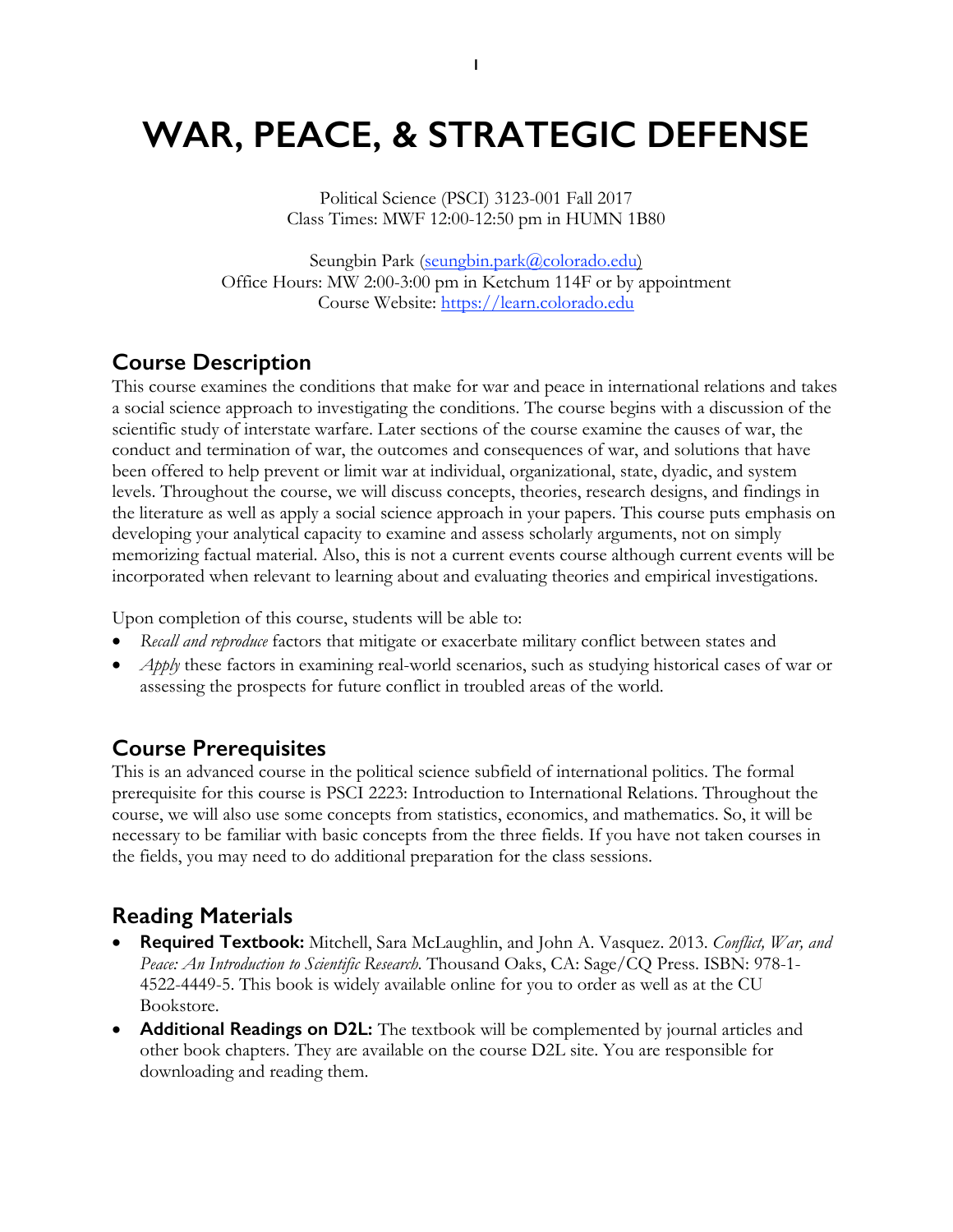| Attendance    |                                                                                                        | $5\%$     |
|---------------|--------------------------------------------------------------------------------------------------------|-----------|
| Participation |                                                                                                        | $5\%$     |
| Group Project | Co-authored Paper                                                                                      | $20\%$    |
|               | 3 Co-authored Paper Outlines                                                                           | $10\%$    |
|               | Project Presentation                                                                                   | $5\%$     |
|               | Peer Evaluations                                                                                       | $5\%$     |
|               | Experience with the Group Project                                                                      | $5\%$     |
|               | Late submissions will be marked down one letter grade for each day late (i.e., $B + \rightarrow C +$ ) |           |
| Examination   | Midterm Exam                                                                                           | $20\%$    |
|               | Final Exam                                                                                             | $20\%$    |
|               | Quizzes                                                                                                | $5\%$     |
|               |                                                                                                        | $= 100\%$ |

#### **Course Requirements**

- **1. Attendance (5%):** Class attendance is *mandatory*. I will be taking attendance at the beginning of class. Students present at the start of class are credited with full attendance points for the day. Those who arrive more than ten minutes late to class will be counted as absent. Absences will be excused only in cases of serious health conditions, family emergencies, religious observances, or other legitimate reasons (e.g., travel for a school-sponsored sport), and appropriate evidentiary documentation (e.g., a doctor's note) will be required. Please communicate attendance issues with me in advance. Note that if you are *absent on the date an assignment is due, you are still responsible for submitting the assignment on time* unless prior arrangements have been made. Also, keep in mind that excessive excused or unexcused absences will negatively impact your participation grade.
	- **Freebies** You will be given two "freebies", meaning that you are permitted to miss two class periods during the semester without being penalized. Use these freebies wisely for family affairs, job interviews, minor health problems, etc. Each unexcused absence beyond the allotted two will result in a penalty on your final attendance grade.
- **2. Participation (5%):** Participation in class discussion is an essential part of any discussion seminar. For active participation, you are expected to come to class having read all assigned reading materials. The participation portion of the grade is based on your active engagement during class meetings. I will be taking note each day as to who participates. I reward participation points based on the *frequency* and the *quality* of participation in class discussion. Quality participation refers to comments that are based on readings, lecture materials, and personal experiences. Participation credit will also be rewarded for participating in in-class activities and small group discussions as I recognize that not all students feel comfortable speaking in class. For many classes, I will incorporate some clicker questions. While the answers will not be graded, students are expected to answer clicker questions consistently. For full credit, you need to answer all the questions.
- **3. CU Clicker:** We will use CU clickers for attendance and participation. If you have not, please purchase a CU clicker at the CU bookstore and visit http://www.colorado.edu/oit/node/778 for information on how to register your clicker. If you forget to bring your CU clicker to class, or miss class or your clicker is not functioning, you *cannot* make up for potential clicker points from that day. It is your responsibility to bring your clicker to class and to make sure it functions correctly.
- **4. Group Project (45%)**: During the semester, you and your collaborators will work toward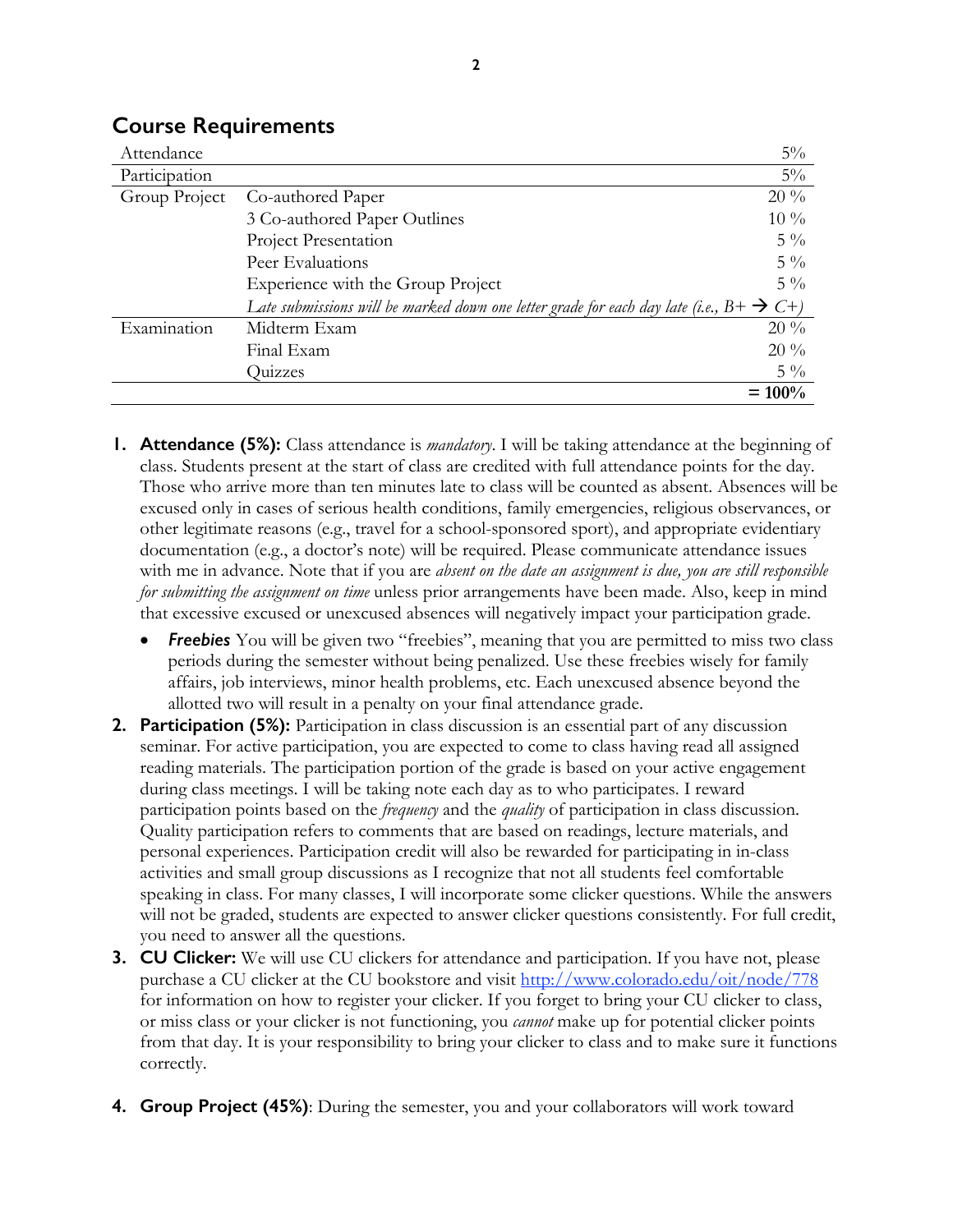writing a research paper that meets the standards of a political science article. You will be placed in a group consisting of approximately four students. Lectures throughout the term will discuss how to approach the paper assignment.

- **Co-authored Paper (20%):** Each group will predict whether a pair of countries (e.g., India and Pakistan) will fight with each other in the near future, using diverse statistical datasets that have information on factors that cause interstate peace or conflict. In this project, you will draw upon the theoretical material covered in class to make predictions as well as take a social science approach to making those predictions. The datasets will be posted on D2L.
- **3 Co-authored Paper Outlines (10%):** Each group will submit 3 co-authored paper outlines: outline I - writing a hypothesis, outline II - collecting data, and outline III - making graphs & tables.
- **Project Presentation (5%):** Each group will be required to make a Power Point presentation (10 minutes for presentation and 5 minutes for Q & A) during one of the last four classes.
- **Experience with the Group Project (5%) and Peer Evaluations (5%):** *Each* member will submit a short paper (1 page single spaced) describing your experience with the project, and peer evaluations.
- Precise instructions for each project assignment will be distributed before its due date and posted on D2L. This group project will be due in several stages, so please check due dates. While I will accept late submissions, they will be penalized. *Late assignments will be marked down one letter grade for each day late*. If you need to miss an assignment due to a medical or personal emergency, you need to notify me *before* the assignment's due date *and* provide a documented excuse in writing on the following day.

#### **5. Examination (45%)**

- **Midterm & Final Exams (40%, 20% each exam):** Two exams will be given during the term. The exams will be administered in class. Each exam will be comprised of 10 short identifications (1-2 sentences) and 1 essay question (1 page) based on the required readings and lecture slides. Recommended readings will help reinforce concepts and theories, but you will not be directly tested on these readings unless covered in lecture slides. The exams are not cumulative. Details of the exams will be given in class, and there will be a review session for each exam. Note that there will be no make-up exams offered for sickness/medical reasons/personal reasons including a death in the family unless you are able to: 1) provide documentation *and* 2) give me advance notice that you will miss the exam on the scheduled date. You will need to contact me *before* the exam, or you will receive zero credit.
- **Quizzes (5%):** Several days throughout the semester, you will take a quiz at the beginning of class. The quiz will not contain questions related to the assigned reading on the day in which it is administered. There will be no make-up quizzes.

## **Grading and Plagiarism Policies**

- You must *complete all* course requirements laid out above to receive a non-failing grade in the course. There will be *no extra credit assignments* offered in this class. Your course grade will be calculated based solely on the assessments/assignments described above.
- All due dates are known well in advance, so you need to plan accordingly. Late assignments will be penalized. *Late submissions will be marked down one letter grade for each day late.*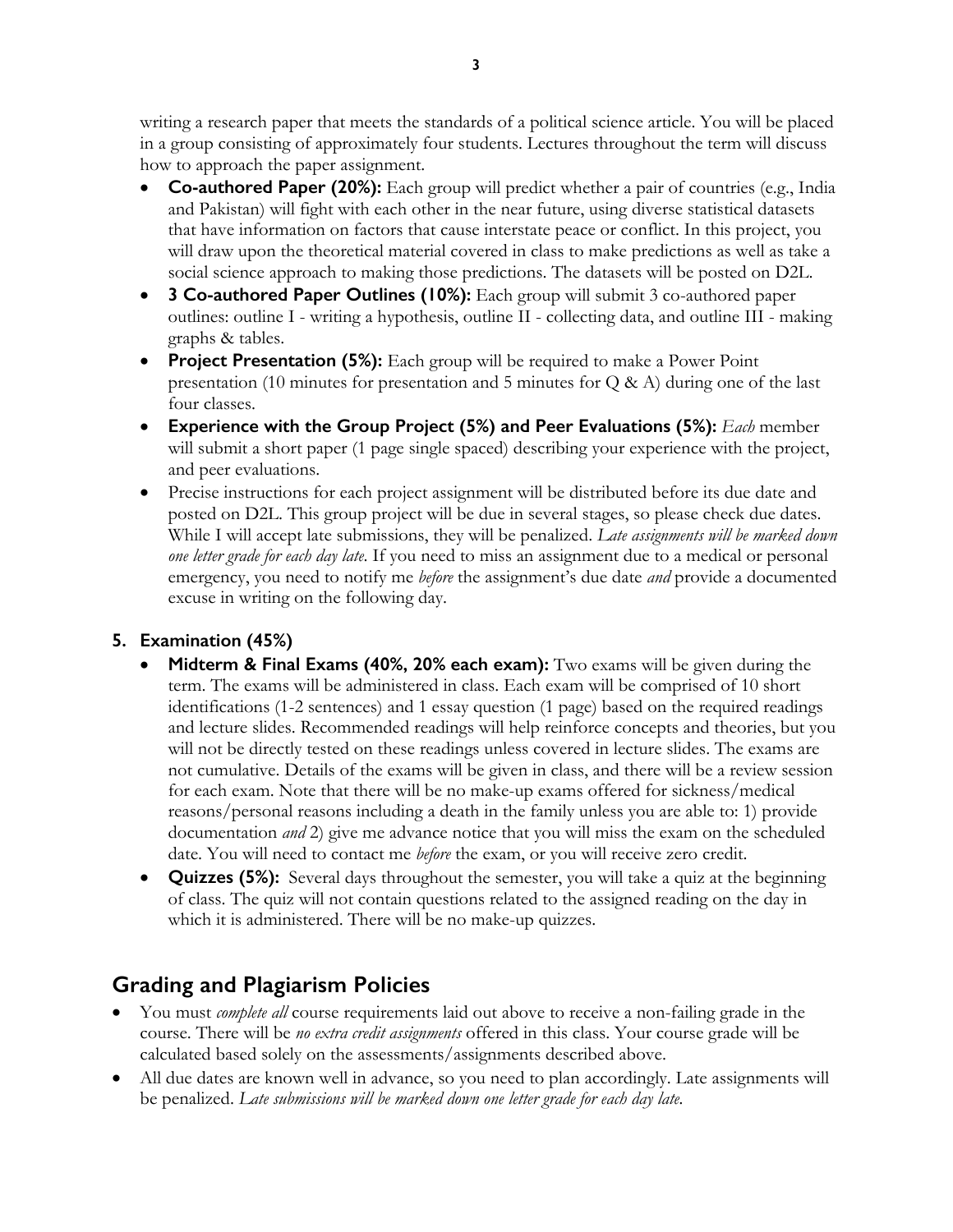- Here is my numerical grade scale:
	- o A 100-94, A- 90-93, B+ 87-89,
	- o B 83-86, B- 80-82,
	- o C+ 77-79, C 73-76, C- 70-72,
	- $O$  D+ 67-69, D 63-66, D- 60-62,
	- $\circ$  F: <60
- If you think that your paper or exam answers have been graded unfairly, we can talk about it during my office hours (but not in the classroom during or right after class). However, before we meet in my office to talk about your grade, you must submit to me a typewritten request for reevaluation along with the assignment. The written statement must specifically explain where and why you think that you received insufficient credit for your answer. Re-evaluation will be conducted *de novo*.
	- o *Be forewarned:* I will not accept explanations arguing that your grade was just not high enough because you studied hard for the test, you should keep your scholarship, or your education is expensive. You need to be able to show specific grading errors on my part.
- If I suspect plagiarism on an assignment or an assessment, I will turn the matter over to the CU Honors Council. Should you be found to have plagiarized, you will receive a zero on that assignment or assessment, in addition to whatever penalty that the Honors Council imposes.

# **Class Schedule**

 $*$  MV = Mitchell & Vasquez.

\* Readings marked with an asterisk (\*) can be found on the course site.

\* This schedule is subject to change throughout the semester.

| <b>Dates</b>                                               | <b>Topical Coverage &amp; Assigned Readings</b>                    | <b>Group Project</b>   |  |  |
|------------------------------------------------------------|--------------------------------------------------------------------|------------------------|--|--|
| 8/28                                                       | Course Overview                                                    |                        |  |  |
|                                                            | • Syllabus*; MV Ch. 1                                              |                        |  |  |
| I. Introduction to the Social Scientific Study of Conflict |                                                                    |                        |  |  |
| 8/30                                                       | Social Scientific Research - Elements and Procedure                |                        |  |  |
|                                                            | • Donovan & Hoover 2014 pp. $12-37*$                               |                        |  |  |
| 9/1                                                        | No Class: American Political Science Association Conference in San | Choose States and Form |  |  |
|                                                            | Francisco                                                          | Project Groups         |  |  |
| 9/4                                                        | No Class: Labor Day                                                |                        |  |  |
| 9/6                                                        | Sovereignty as a Concept and Research Question                     |                        |  |  |
|                                                            | • Snow 2015 Ch. 1*; Krasner 2001*                                  |                        |  |  |
| 9/8                                                        | War and MIDs as a Concept and Variations in Outcomes               |                        |  |  |
|                                                            | • Eck 2005 pp. 5-15*; Sarkees pp. 1-11*; Jones, Bremer & Singer    |                        |  |  |
|                                                            | 1996* (recommended)                                                |                        |  |  |
| II. System Level Explanations: Realism                     |                                                                    |                        |  |  |
|                                                            | $9/11$ , 13, 15 Neorealism and Explanations                        |                        |  |  |
|                                                            | $\bullet$ Waltz 1988*                                              |                        |  |  |
|                                                            |                                                                    |                        |  |  |
|                                                            | Offensive Realism and Explanations                                 |                        |  |  |
|                                                            | • Mearsheimer 2001 Ch. 2*                                          |                        |  |  |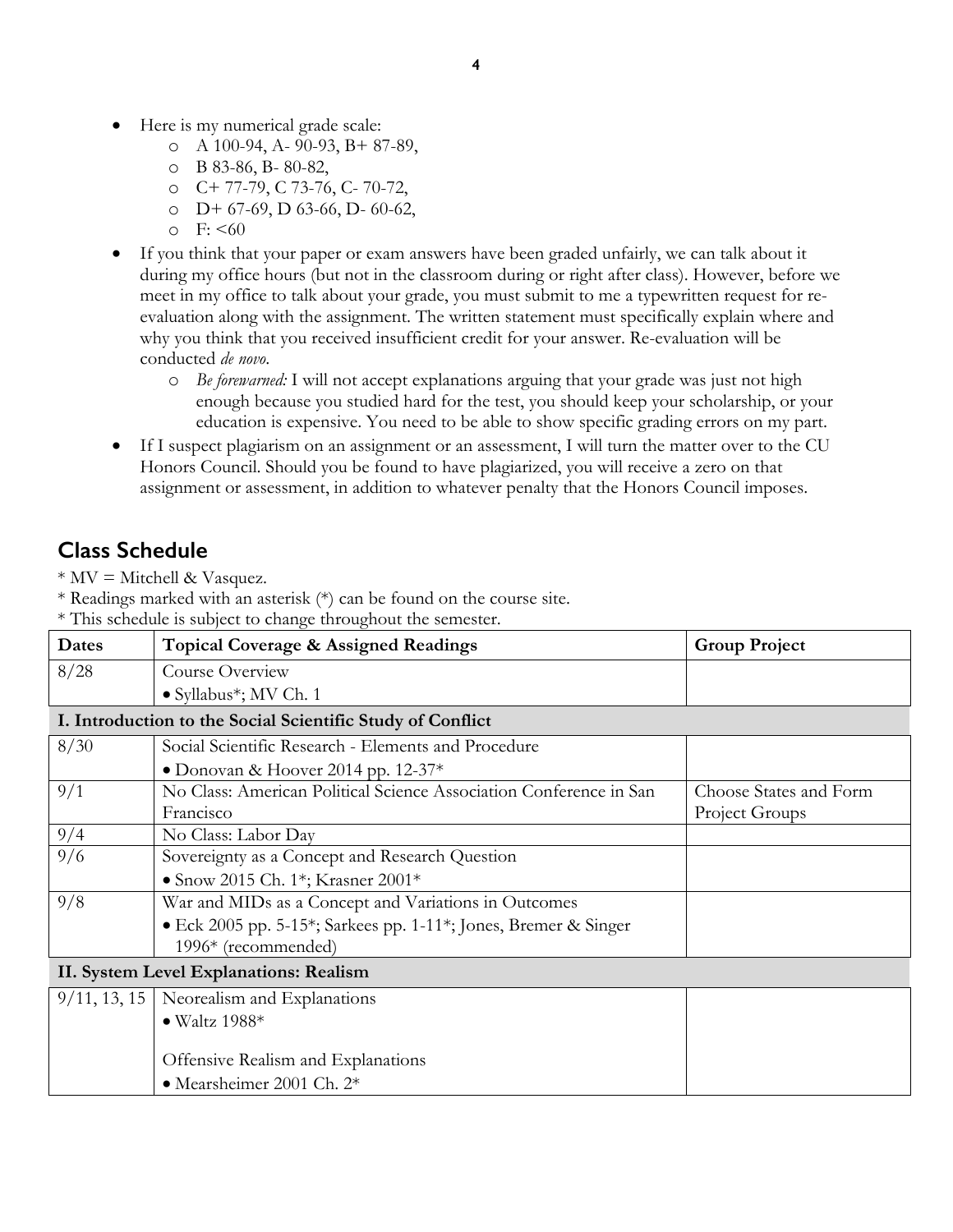| <b>Dates</b>  | Topical Coverage & Assigned Readings                             | <b>Group Project</b>                                   |  |  |  |
|---------------|------------------------------------------------------------------|--------------------------------------------------------|--|--|--|
|               | III-1. Dyadic Level Explanations: Rationalist Perspective        |                                                        |  |  |  |
| 9/18          | Rational Choice Theory and Normal Form Game                      |                                                        |  |  |  |
|               | · Quackenbush 2004*; Axelrod & Keohane 1985*                     |                                                        |  |  |  |
| 9/20          | Bargaining Model of War and Hypotheses                           | Instructions for Co-                                   |  |  |  |
|               | $\bullet$ Fearon 1995*                                           | authored Paper Outline I<br>(Writing a Hypothesis)     |  |  |  |
|               | III-2. Dyadic Level Explanations: Dangerous Dyads                |                                                        |  |  |  |
| 9/22, 25, 27  | Geography - Contiguity, Territoriality, and Operationalization   | 9/27 Instructions for Co-                              |  |  |  |
|               | · Vasquez 1995*; Senese 2005* (recommended)                      | authored Paper Outline II<br>(Collecting Data)         |  |  |  |
|               | Geography - Territorial Issues vs. Other Contentious Issues, and |                                                        |  |  |  |
|               | Operationalization                                               |                                                        |  |  |  |
|               | $\bullet$ MV Ch. 3                                               |                                                        |  |  |  |
| 9/29          | Social Scientific Research - Correlation and Regression Analysis | Deadline: Co-authored                                  |  |  |  |
|               | • Donovan & Hoover 2014 pp. 71-75, 103-117*                      | Paper Outline I (Writing a<br>Hypothesis)              |  |  |  |
| 10/2, 4, 6    | Alliances and Regression Analysis                                |                                                        |  |  |  |
|               | $\bullet$ MV Ch. 4                                               |                                                        |  |  |  |
|               | Rivalry                                                          |                                                        |  |  |  |
|               | $\bullet$ MV Ch. 5                                               |                                                        |  |  |  |
|               | 10/6 Possible Exam Questions on D2L                              |                                                        |  |  |  |
| 10/9          | Pivotal States and the U.S.                                      |                                                        |  |  |  |
|               | $\bullet$ Snow 2015 Ch. 7*                                       |                                                        |  |  |  |
| 10/11         | Divisionary Uses of Force                                        |                                                        |  |  |  |
|               | $\bullet$ MV Ch. 8                                               |                                                        |  |  |  |
|               | Mid-Term Exam (Coverage: $8/30 - 10/11$ )                        |                                                        |  |  |  |
| 10/13         | In-class Study Session                                           | Deadline: Co-authored                                  |  |  |  |
|               |                                                                  | Paper Outline II (Collecting                           |  |  |  |
|               |                                                                  | Data)                                                  |  |  |  |
| 10/16         | Midterm Exam                                                     |                                                        |  |  |  |
|               | III-3. Dyadic Level Explanations: Peaceful Dyads                 |                                                        |  |  |  |
| 10/18         |                                                                  | Instructions for Co-                                   |  |  |  |
|               |                                                                  | authored Paper Outline III<br>(Making Graphs & Tables) |  |  |  |
|               |                                                                  | and Co-authored Paper                                  |  |  |  |
|               |                                                                  | $\bullet$ Minkoff 2012*                                |  |  |  |
| $10/20$ , 23, | Democratic Peace and Research Question                           |                                                        |  |  |  |
| 25            | · Maoz & Russett 1993*; Rosato 2003*                             |                                                        |  |  |  |
|               |                                                                  |                                                        |  |  |  |
|               | Economic Interdependence and Research Question                   |                                                        |  |  |  |
|               | · MV Ch. 10; Gartzke 2007*                                       |                                                        |  |  |  |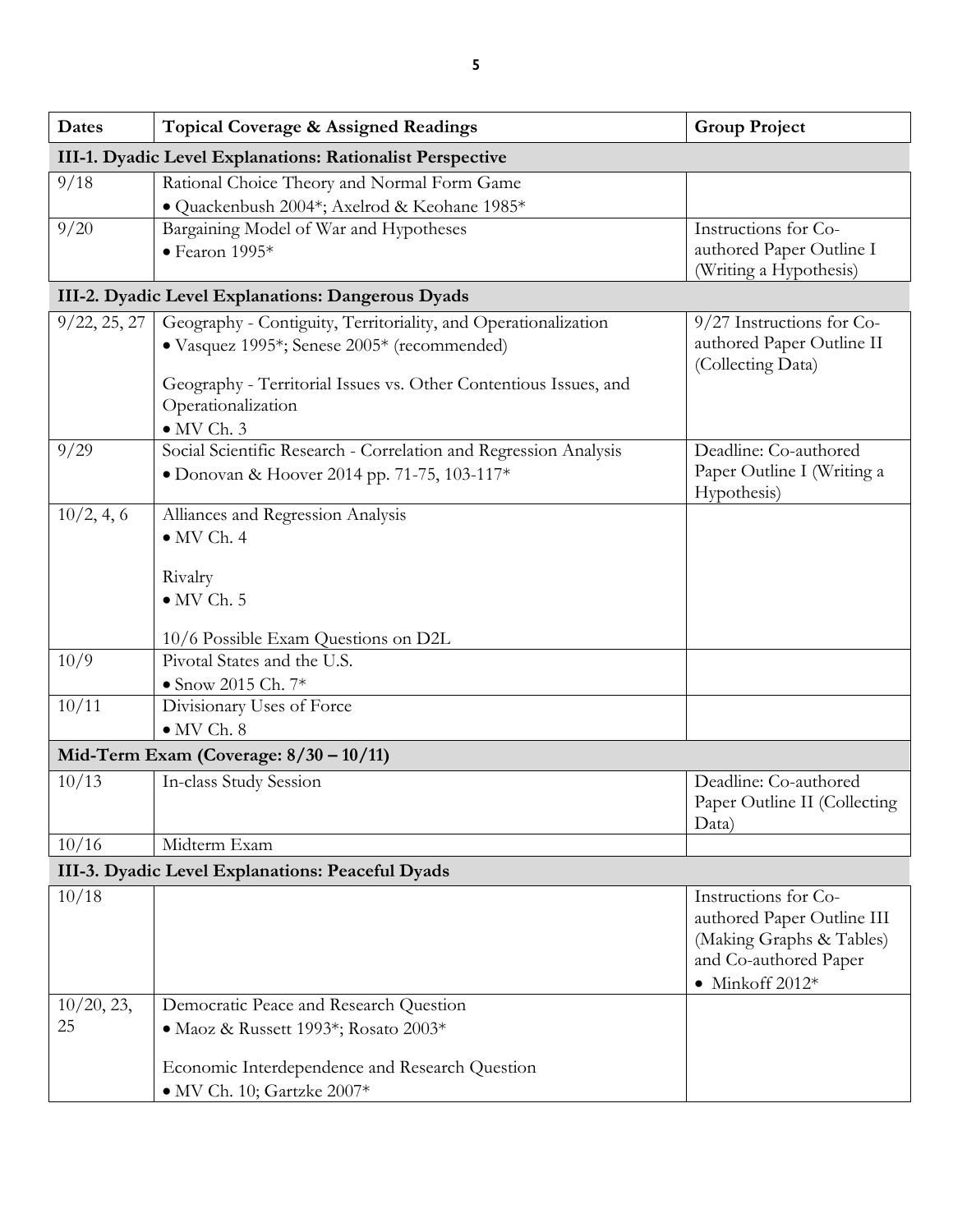| Dates                                   | <b>Topical Coverage &amp; Assigned Readings</b>                                                 | <b>Group Project</b>                          |  |  |
|-----------------------------------------|-------------------------------------------------------------------------------------------------|-----------------------------------------------|--|--|
| 10/27, 30                               | International Institutions and Variations in Outcomes                                           |                                               |  |  |
|                                         | · Russett, Oneal, & Davis 1998*; Mearsheimer 1994/1995 pp. 5-26*;<br>Bearce 2003* (recommended) |                                               |  |  |
|                                         | Kantian Peace Tripod                                                                            |                                               |  |  |
|                                         | $\bullet$ MV Ch. 9                                                                              |                                               |  |  |
| 11/1, 3, 6                              | UN and Peace Keeping Operations                                                                 | Deadline: 11/6 Co-authored                    |  |  |
|                                         | • Karns and Mingst 2010 Ch. 4 & 8 pp. 311-346*                                                  | Paper Outline III (Making<br>Graphs & Tables) |  |  |
| 11/8                                    | Territorial Peace and Explanations                                                              |                                               |  |  |
|                                         | $\bullet$ MV Ch. 12                                                                             |                                               |  |  |
| $11/10$ , 13                            | Deterrence, Nuclear Weapons, and Hypotheses                                                     |                                               |  |  |
|                                         | • MV Ch. 13; Tannewald 2003*                                                                    |                                               |  |  |
|                                         | <b>IV. State Level Explanations</b>                                                             |                                               |  |  |
| 11/15, 17                               | Conflict Outcomes & Consequences - Leader Survival and                                          |                                               |  |  |
|                                         | Operationalization                                                                              |                                               |  |  |
|                                         | $\bullet$ MV Ch. 15                                                                             |                                               |  |  |
|                                         | V-1. Decision-Making Model: Organizational Level Explanations                                   |                                               |  |  |
| 11/17                                   | Bureaucratic & Organizational Process Models                                                    |                                               |  |  |
|                                         | $\bullet$ Allison 1969*                                                                         |                                               |  |  |
| 11/20, 22,<br>24                        | No Class: Fall Break                                                                            |                                               |  |  |
| 11/27                                   | Bureaucratic & Organizational Process Models                                                    |                                               |  |  |
|                                         | $\bullet$ Allison 1969*                                                                         |                                               |  |  |
|                                         | V-2. Decision-Making Model: Individual Level Explanations                                       |                                               |  |  |
| 11/29                                   | Psychological Model - Prospect Theory                                                           | Instructions for Project                      |  |  |
|                                         | • McDermott & Kugler 2001*                                                                      | Presentations                                 |  |  |
|                                         | <b>VI. Project Presentations</b>                                                                |                                               |  |  |
| 12/1                                    | Writing Day, Office Hours from $10 \text{ am} - 5 \text{ pm}$                                   |                                               |  |  |
| 12/4                                    |                                                                                                 | <b>Project Presentations</b>                  |  |  |
|                                         |                                                                                                 | Deadline: 1) Co-authored                      |  |  |
|                                         |                                                                                                 | Paper, 2) Experience with                     |  |  |
|                                         |                                                                                                 | the Group Project, and 3)                     |  |  |
|                                         |                                                                                                 | Peer Evaluations                              |  |  |
| 12/6                                    | Possible Exam Questions on D2L                                                                  | Project Presentations                         |  |  |
| 12/8                                    |                                                                                                 | <b>Project Presentations</b>                  |  |  |
| 12/11                                   |                                                                                                 | Project Presentations                         |  |  |
| Final Exam (Coverage: $10/20 - 11/29$ ) |                                                                                                 |                                               |  |  |
| 12/13                                   | In-class Study Session                                                                          |                                               |  |  |
| <b>TBA</b>                              | Final Exam                                                                                      |                                               |  |  |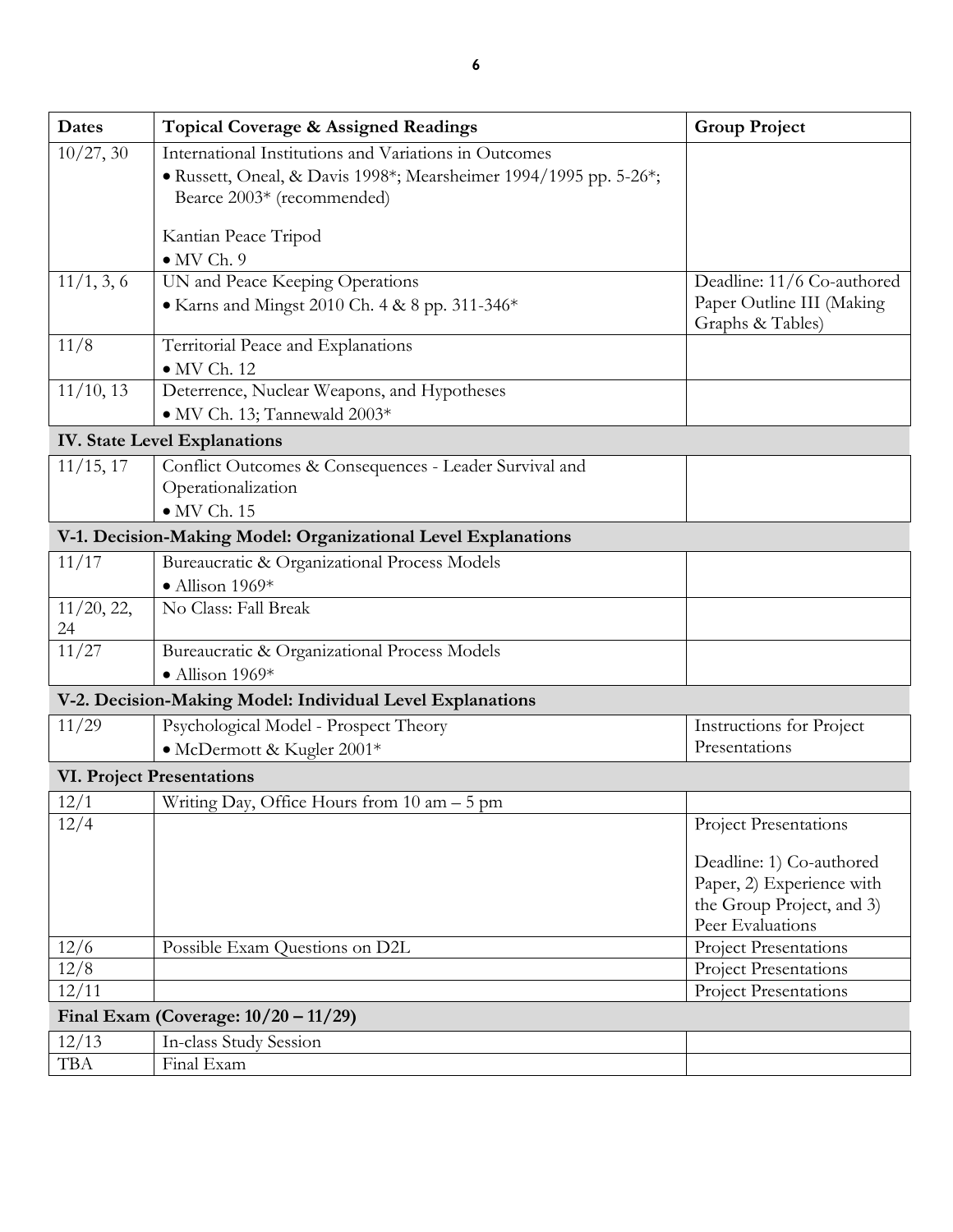# **Classroom Policies**

1. **Disability Arrangements**: Accommodations based on disability will be made whenever possible. If you qualify for course adaptations or special accommodations under the Americans With Disabilities Act, please submit to me a letter from Disability Services in **the first two weeks of class** so that your needs can be addressed. Disability Services determines accommodations based on documented disabilities. Contact: 303-492-8671, Center for Community, N200, and http://www.colorado.edu/disabilityservices. If you have a temporary medical condition or injury, see guidelines at

http://www.colorado.edu/disabilityservices/go.cgi?select=temporary.html.

- 2. **Religious Observance:** Campus policy regarding religious observances requires that faculty make every effort to deal reasonably and fairly with all students who, because of religious obligations, have conflicts with scheduled exams, assignments or required attendance. In this class, this requires you to notify me at the beginning of the semester of any quiz, exam, or due date/s that conflict with a religious holiday that you observe. In that case, we will determine alternative arrangements for the quiz, exam, or due date/s. For additional information, please refer to the following website: http://www.colorado.edu/policies/fac relig.html.
- 3. **Discrimination and Harassment:** The University of Colorado Boulder Discrimination and Harassment Policy and Procedures, the University of Colorado Sexual Harassment Policy and Procedures, and the University of Colorado Conflict of Interest in Cases of Amorous Relationships Policy apply to all students, staff, and faculty. Any student, staff, or faculty member who believes s/he has been the subject of sexual harassment or discrimination or harassment based upon race, color, national origin, sex, age, disability, creed, religion, sexual orientation, or veteran status should contact the Office of Discrimination and Harassment (ODH) at 303-492- 2127, or the Office of Student Conduct (OSC) at 303-492-5550. Information about the ODH, the above referenced policies, and the campus resources available to assist individuals regarding discrimination or harassment can be obtained at http://hr.colorado.edu/dh/Pages/default.aspx.
- 4. **Classroom Behavior:** Students and faculty each have responsibility for maintaining an appropriate learning environment. Students who fail to adhere to such behavioral standards may be subject to discipline. Faculty members have the professional responsibility to treat all students with understanding, dignity, and respect, to guide classroom discussion and to set reasonable limits on the manner in which they and their students express opinions. Professional courtesy and sensitivity are especially important with respect to individuals and topics dealing with differences of race, culture, religion, creed, politics, veterans status, sexual orientation, gender, gender identity, gender expression, age, disability, and nationalities. Class rosters are provided to the instructor with the student's legal name. I will gladly honor your request to address you by an alternate name or gender pronoun. Please advise me of this preference early in the semester so that I may make appropriate changes to my records. See policies at www.colorado.edu/policies/classbehavior.html and

www.colorado.edu/studentaffairs/judicialaffairs/code.html#student\_code.

- In this class, appropriate classroom behavior includes arriving on time and remaining for the entire class. Do not sleep, read the newspaper, send email or text messages, play games, have private conversations, watch movies & ESPN, etc. during lectures. Be sure to turn off your cell phones before class begins.
- The classroom is an environment for civil discussion. Because the matters of this course inevitably touch on fundamental approaches to politics and the economy, you might find yourself disagreeing vehemently with some of the material we discuss and some points